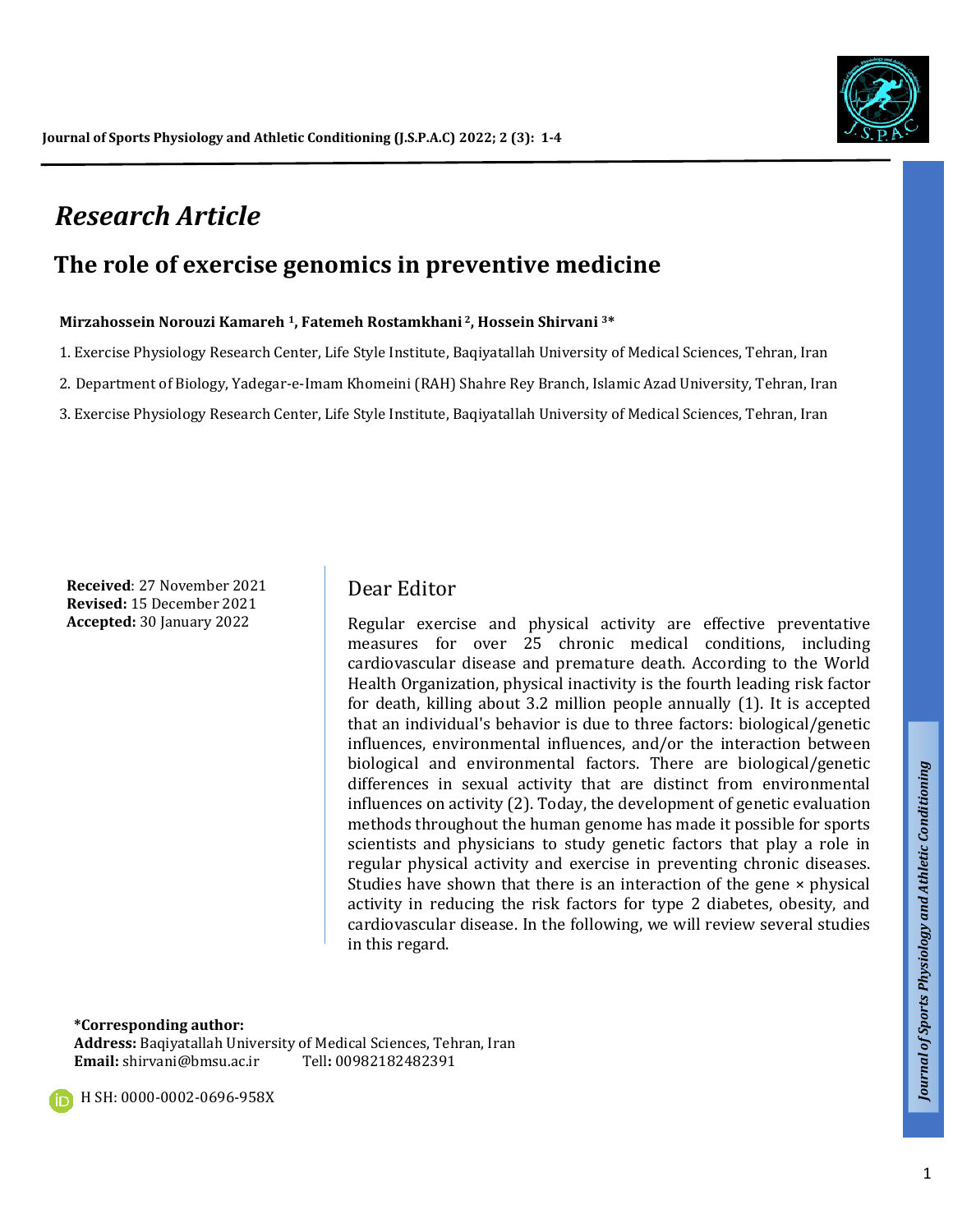### **Diabetes**

According to the American Diabetes Association, the risk of T2D is associated with age (increased risk in people over 45), overweight, obesity, and lack of physical activity (3). Studies show that aerobic exercise increases insulin function and glucose metabolism in healthy people and people at risk for type 2 diabetes. Exercise often normalizes plasma glucose levels by improving insulin sensitivity and glucose transport (4). Several preliminary studies on the interaction of gene × physical activity have focused on adrenergic beta-2 receptor (ADRB2) variants. One of the first interaction studies was conducted in French men and focused on obesity (BMI and waist circumference) in which Meirhaeghe et al. Reported a strong association between the ADRB2 Gln27Glu and the body mass index in inactive men (5). In another study, Corbalan et al. found that recreational physical activity modulated the effect of the Gln27Glu single-nucleotide polymorphism of the ADRB2 on the risk of obesity in Hispanic women (6). A number of studies have investigated the interaction between the peroxisome proliferator-activated receptor gamma (PPARG) and physical activity on risk factors for type 2 diabetes.

Franks et al reported that physical activity and dietary fat composition (ratio of unsaturated to saturated fatty acids) had an increasing effect on fasting insulin levels in homozygous PPARG Pro12Pro individuals (7).

### **Obesity and cardiovascular risk factors**

A variety of factors caused obesity, including environmental, biological, social, nutritional, psychological, and genetic influences. Obesity is primarily the result of an imbalance between energy intake and energy consumption. One of the main reasons for this energy imbalance in obesity is low levels of physical activity or excessive calorie consumption (8). Obesity and body mass phenotypes have long been known as clusters in families. Obesity is a complex disease in which multiple genes may be responsible for genetic susceptibility. Recent years have been an exciting time in obesity research with the discovery of several genes in which mutations that disrupt or greatly reduce the function of their protein products cause forms of obesity syndrome in humans (9). In addition to identifying the genetic diversity associated with obesity and the response to exercise, great strides have been made in establishing the relationship between genes, physical activity, and their interactions in determining how these factors affect body composition. Since 2000, which is updated annually, Bouchard et al. Began compiling reports of gene-exercise interactions and related physiological outcomes in a document entitled "The human gene map for performance and health-related fitness phenotypes" (10). In the final update of that report, the authors described 71 autosomal genes that significantly interacted with physical activity or exercise to influence body composition.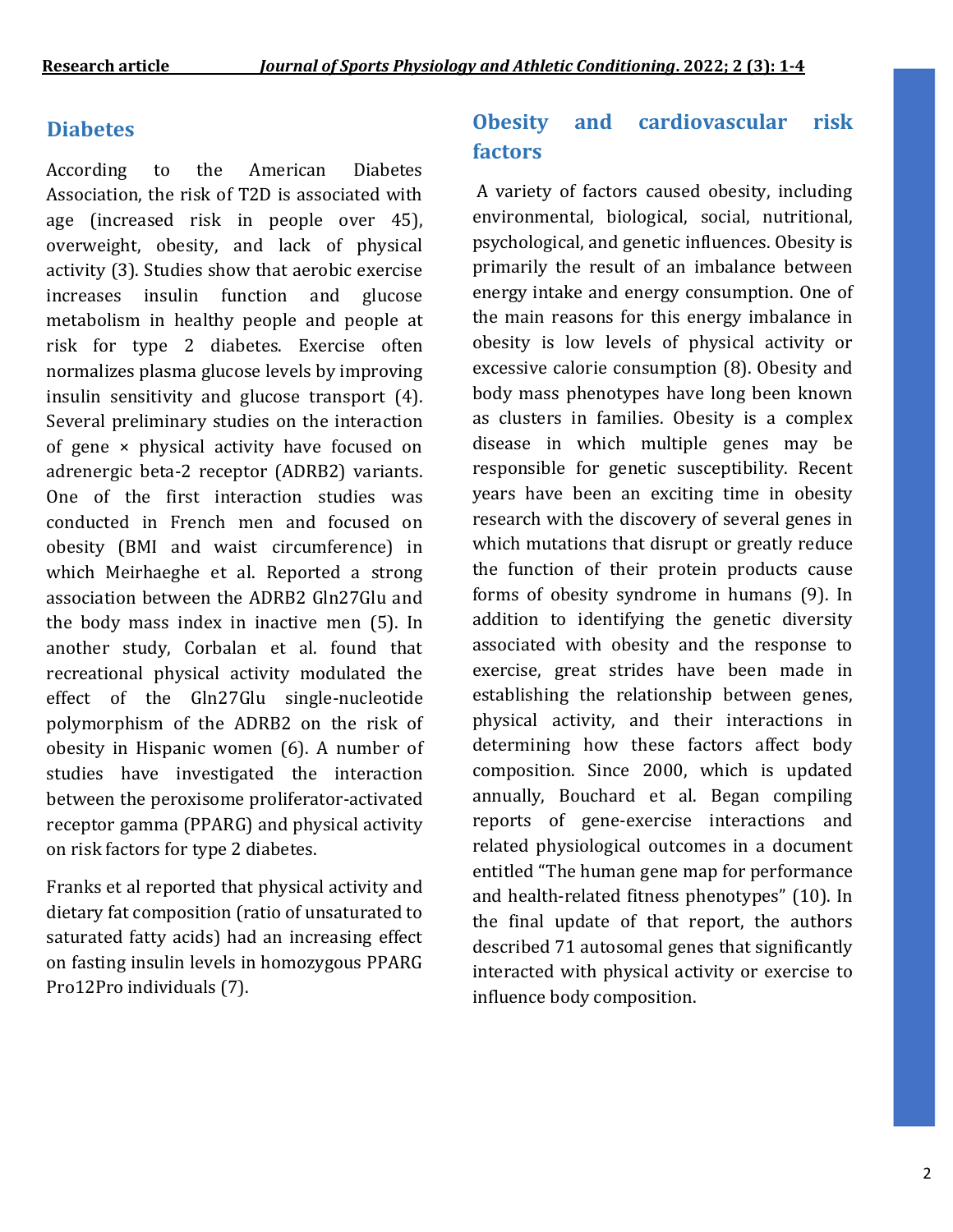There is ample evidence that physical activity and exercise have beneficial effects on disease prevention. As highlighted in this brief study, individual differences in response to physical activity and exercise play an important role in the benefits of physical activity. And has regular exercise. Given the significant advances that have been made in the acquisition of technologies and individual differences in response to physical activity, it seems that the study of genomic features and metabolic pathways and systems responsible for individualization with adaptations to exercise is essential. The challenge of using gene-specific interaction information exercise and how to do it remains. Several recommendations have been made for using genetic information to improve intervention strategies, including physical activity or exercise (11). First, genetic markers that are highly reproducible and strongly predict the body's response to exercise must be identified. This requires prospective sports intervention by genotype studies, which focuses primarily on changing body composition to identify potential genetic markers. Second, the ability to quantify genetic markers that must be accurate, cost-effective, and functional. Genomic information evaluation technology is becoming faster and less expensive every day, so it will be possible to quickly evaluate a person's specific genetic information in the future.